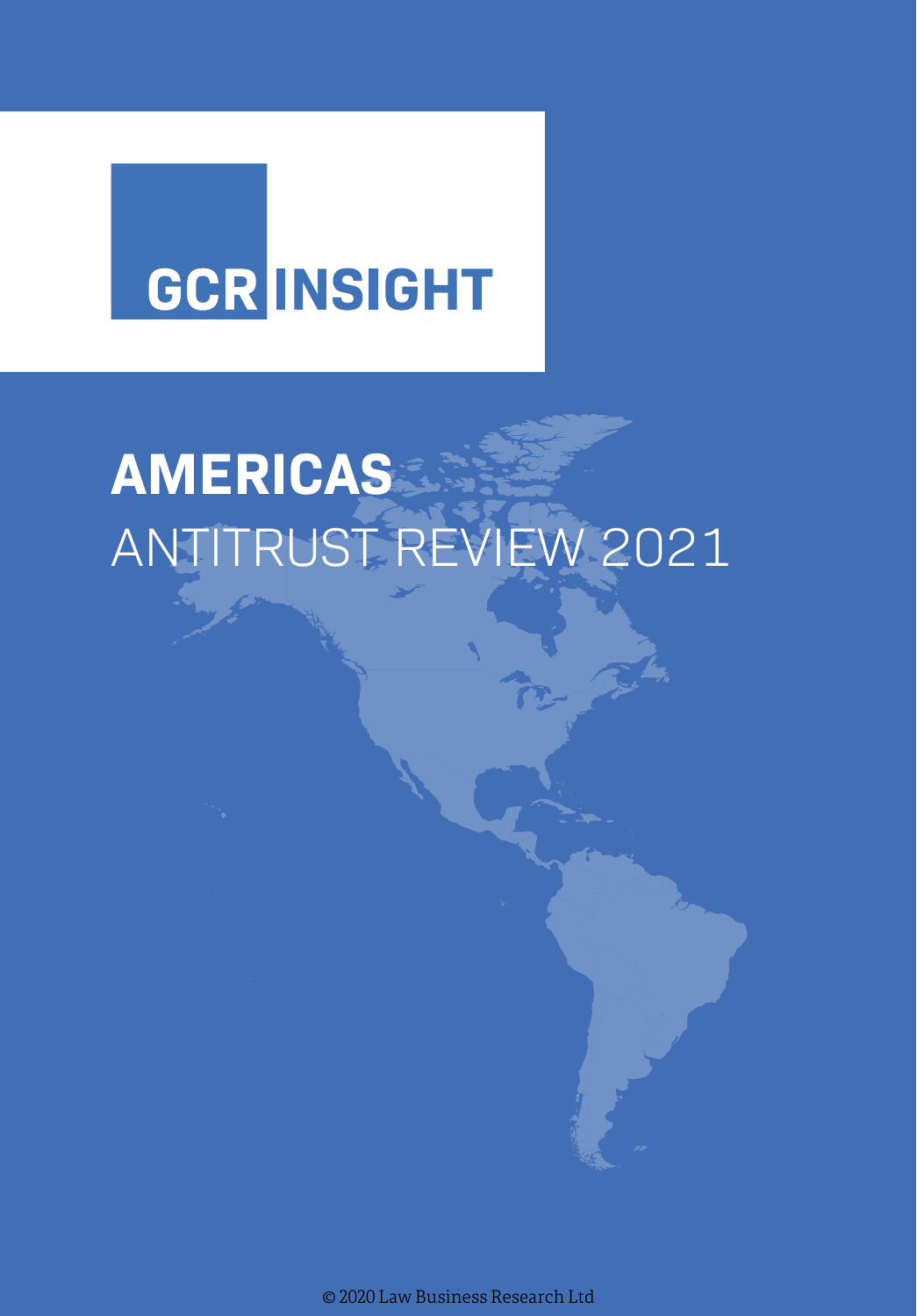## **AMERICAS** ANTITRUST REVIEW 2021

Reproduced with permission from Law Business Research Ltd This article was first published in October 2020 For further information please contact Natalie.Clarke@lbresearch.com

© 2020 Law Business Research Ltd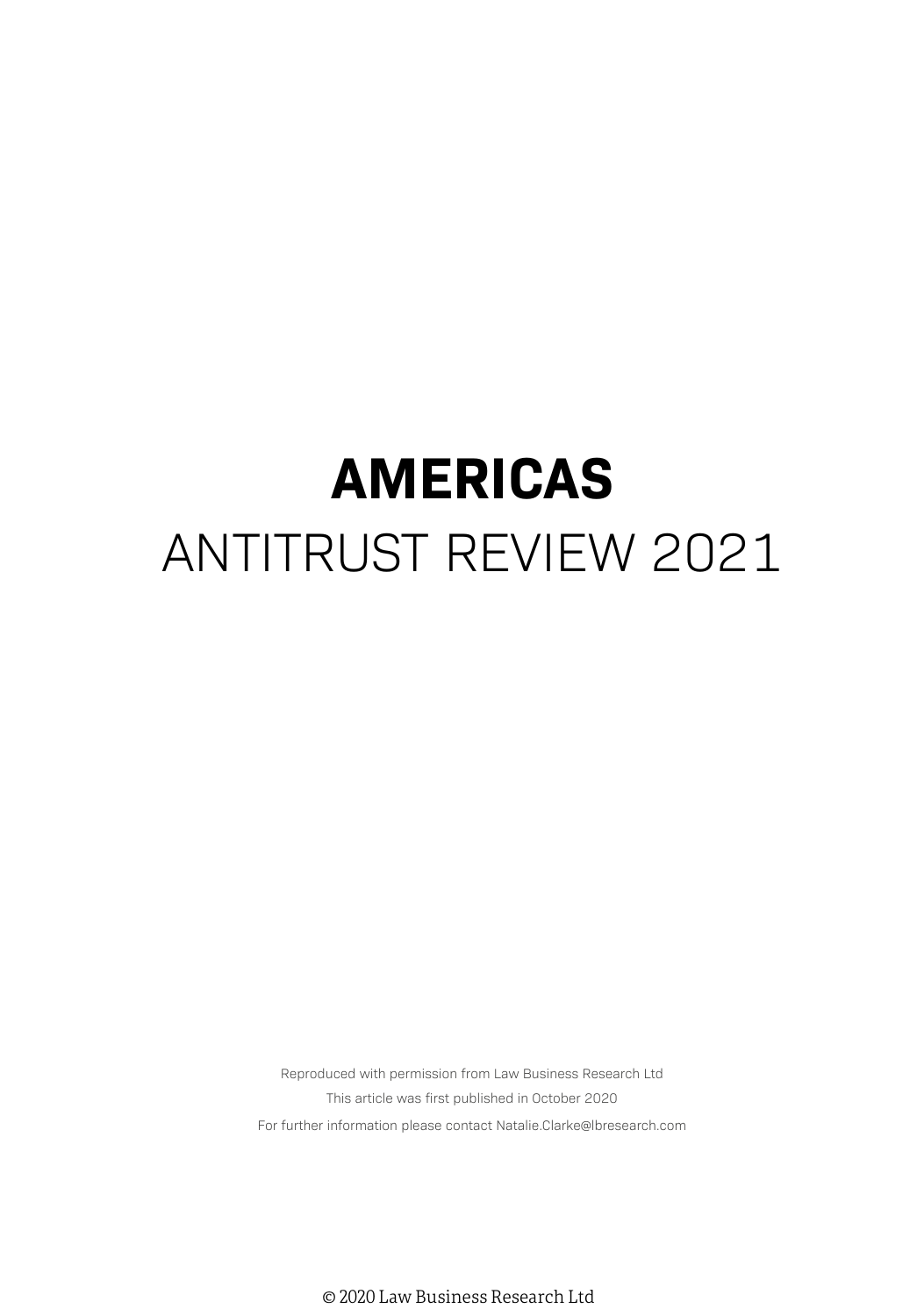Published in the United Kingdom by Global Competition Review Law Business Research Ltd Meridian House, 34-35 Farringdon Street, London, EC4A 4HL © 2020 Law Business Research Ltd www.globalcompetitionreview.com

To subscribe please contact subscriptions@globalcompetitionreview.com

No photocopying: copyright licences do not apply.

The information provided in this publication is general and may not apply in a specific situation. Legal advice should always be sought before taking any legal action based on the information provided. This information is not intended to create, nor does receipt of it constitute, a lawyer–client relationship. The publishers and authors accept no responsibility for any acts or omissions contained herein. Although the information provided was accurate as at August 2020, be advised that this is a developing area.

Enquiries concerning reproduction should be sent to Law Business Research, at the address above. Enquiries concerning editorial content should be directed to the Publisher – clare.bolton@globalcompetitionreview.com

© 2020 Law Business Research Limited

ISBN: 978-1-83862-257-2

Printed and distributed by Encompass Print Solutions Tel: 0844 2480 112

#### © 2020 Law Business Research Ltd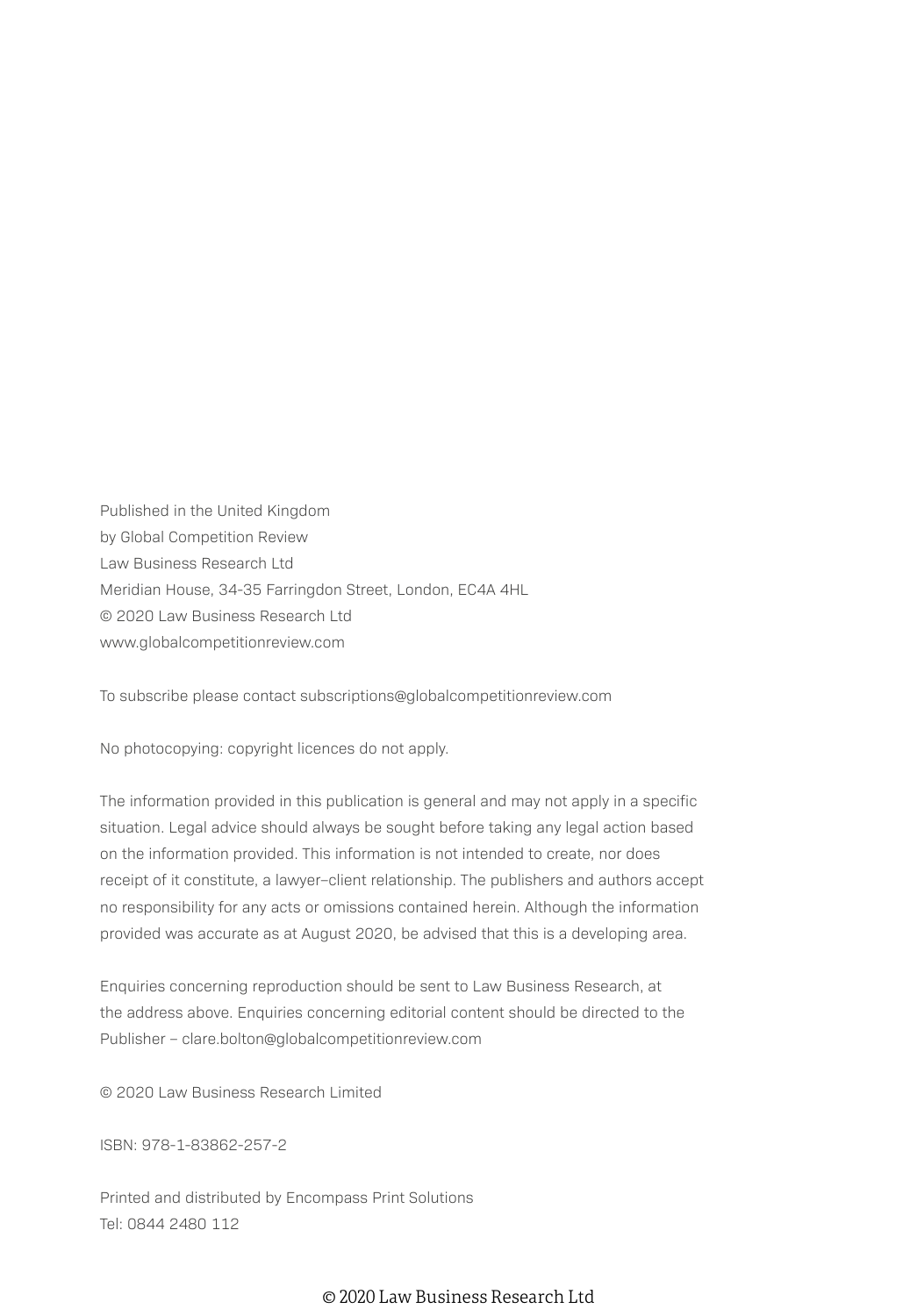### **Preface**

Global Competition Review's *Americas Antitrust Review 2021* is one of a series of regional reviews that have been conceived to deliver specialist intelligence and research to our readers – general counsel, government agencies and private practice lawyers – who must navigate the world's increasingly complex competition regimes.

Like its sister reports covering the Asia-Pacific, and Europe, the Middle East and Africa, this book provides an unparalleled annual update from competition enforcers and leading practitioners on key developments in the field.

In preparing this report, Global Competition Review has worked with leading competition lawyers and government officials. Their knowledge and experience – and above all their ability to put law and policy into context – give the report special value. We are grateful to all the contributors and their firms for their time and commitment to the publication.

Although every effort has been made to ensure that all the matters of concern to readers are covered, competition law is a complex and fast-changing field of practice, and therefore specific legal advice should always be sought. Subscribers to Global Competition Review will receive regular updates on any changes to relevant laws over the coming year.

**Global Competition Review** London *August 2020*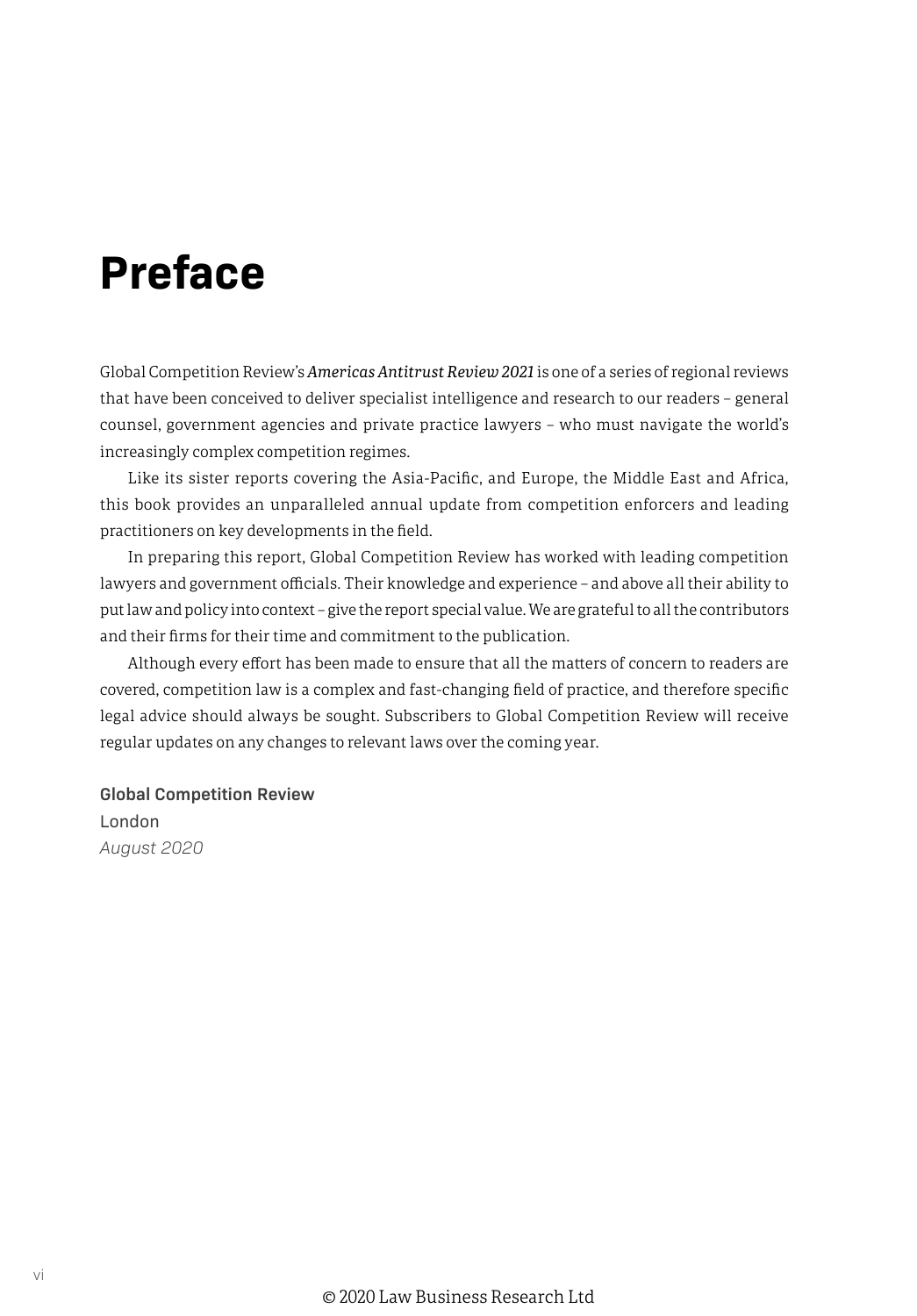### **United States: Technology Mergers**

Megan Browdie, Jacqueline Grise, Howard Morse and Elizabeth Giordano Cooley LLP

#### **In summary**

Covid-19 has made 2020 into a year like no other with 'stay at home' orders and working from home the new normal. Nonetheless, the tech and pharma industries continued to attract immense antitrust scrutiny, with daily reports in the media and pressure from politicians to address what some perceive to be anticompetitive mergers by digital platforms and pharmaceutical companies, even while innovation in both sectors continues at breakneck speed. In this article, we discuss some of the most noteworthy trends and developments in the high-tech and pharma sectors over the past year, with an eye towards the unique issues that are driving antitrust enforcement in the technology area.

#### **Discussion points**

- Nascent competition and killer acquisitions
- *• American Express* decision applied to merger case
- Issuance of new Vertical Merger Guidelines
- Partisan divisions impacting high-tech antitrust enforcement

#### **Referenced in this article**

- Department of Justice
- Federal Trade Commission
- *• Sabre/Farelogix*
- Vertical Merger Guidelines
- *• Abbvie/Allergan*
- *• Illumina/PacBio*
- *• BMS/Celgene*
- *• Roche/Spark*
- *• Boston Scientific/BTG*
- *• T-Mobile/Sprint*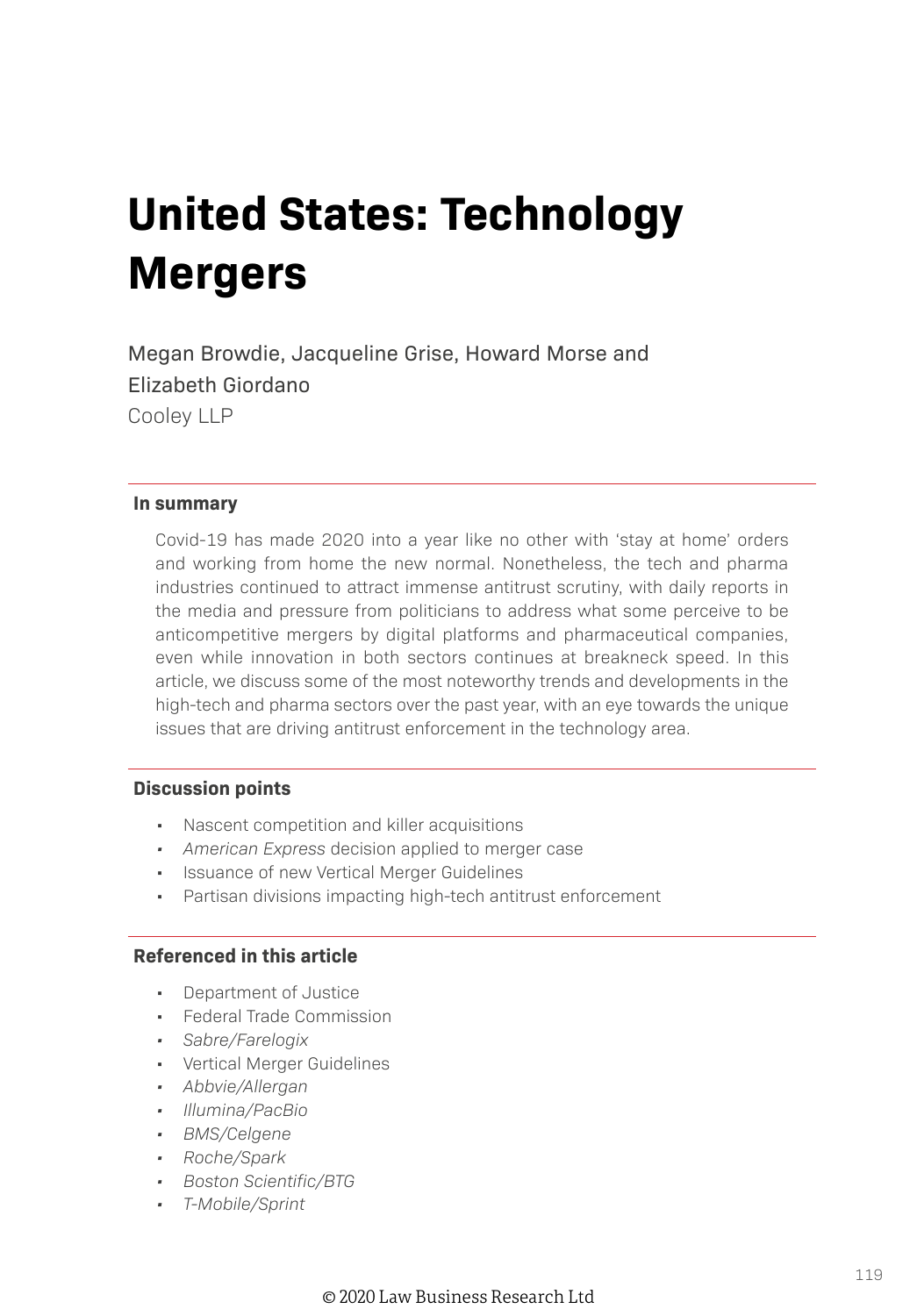#### **Tech and pharma sectors are US antitrust enforcement priority**

Covid-19 has made 2020 into a year like no other with 'stay at home' orders and work from home the new normal. Nonetheless, US antitrust investigations and enforcement actions march forward, with US Department of Justice (DOJ) and Federal Trade Commission (FTC) staff working hard, from home, vowing that these covid times will not impede or deter their enforcement efforts.

High-tech and pharma growth industries have attracted substantial investment during the pandemic, with numerous IPOs and mergers, even while other sectors have lagged. At the same time, tech and pharma have attracted immense antitrust scrutiny, with daily reports in the media and pressure from politicians to address what some perceive to be anticompetitive mergers by digital platforms and pharmaceutical companies, even while innovation in both sectors continues at breakneck speed. Investigations of high-profile deals in the tech and pharma sectors are increasingly standard fare, with all signs pointing towards a tough enforcement environment going forward whether Joe Biden or Donald Trump wins the 2020 presidential election.

Antitrust trends and developments in the high-tech sectors are noteworthy for industry players that are contemplating deal activity or may be impacted by deals. Understanding the unique issues that drive antitrust enforcement in the technology arena – from the offensive and defensive playbooks regarding investigations of 'nascent competition' and 'killer acquisitions', to the distinctive features of 'platform' markets and 'network effects', the importance of intellectual property and innovation competition, and Food & Drug Administration regulations, as well as new trends such as an increased focus on big data as a barrier to entry – is essential to obtaining merger clearance quickly and efficiently, particularly in close cases.

#### Nascent competition and killer acquisitions in the high-tech arena

Nascent competition and killer acquisitions of early-stage technologies in both the pharmaceutical and technology sectors are at the centre of the antitrust spotlight.

Potential competition theories have long been used to challenge acquisitions by incumbent firms of potential competitors alleged to have constrained the incumbent's market power with the threat of disruptive new entry. But evidentiary requirements on the agencies to advance 'clear proof ' rather than mere speculation regarding future competitive effects has historically limited enforcement action to negotiated divestitures in large pharmaceutical matters and led to few successful courtroom challenges based on potential competition theories of harm.

With covid-19, the world is evolving, and so are the US antitrust enforcement theories when it comes to nascent competitors. Advancing the debate, a 2018 paper published by Yale School of Management and London Business School professors, entitled 'Killer Acquisitions', made waves in the antitrust world with a number of startling – and hotly debated – conclusions, including that up to 7.5 per cent of acquisitions in the pharma sector, based on an analysis of over 10 years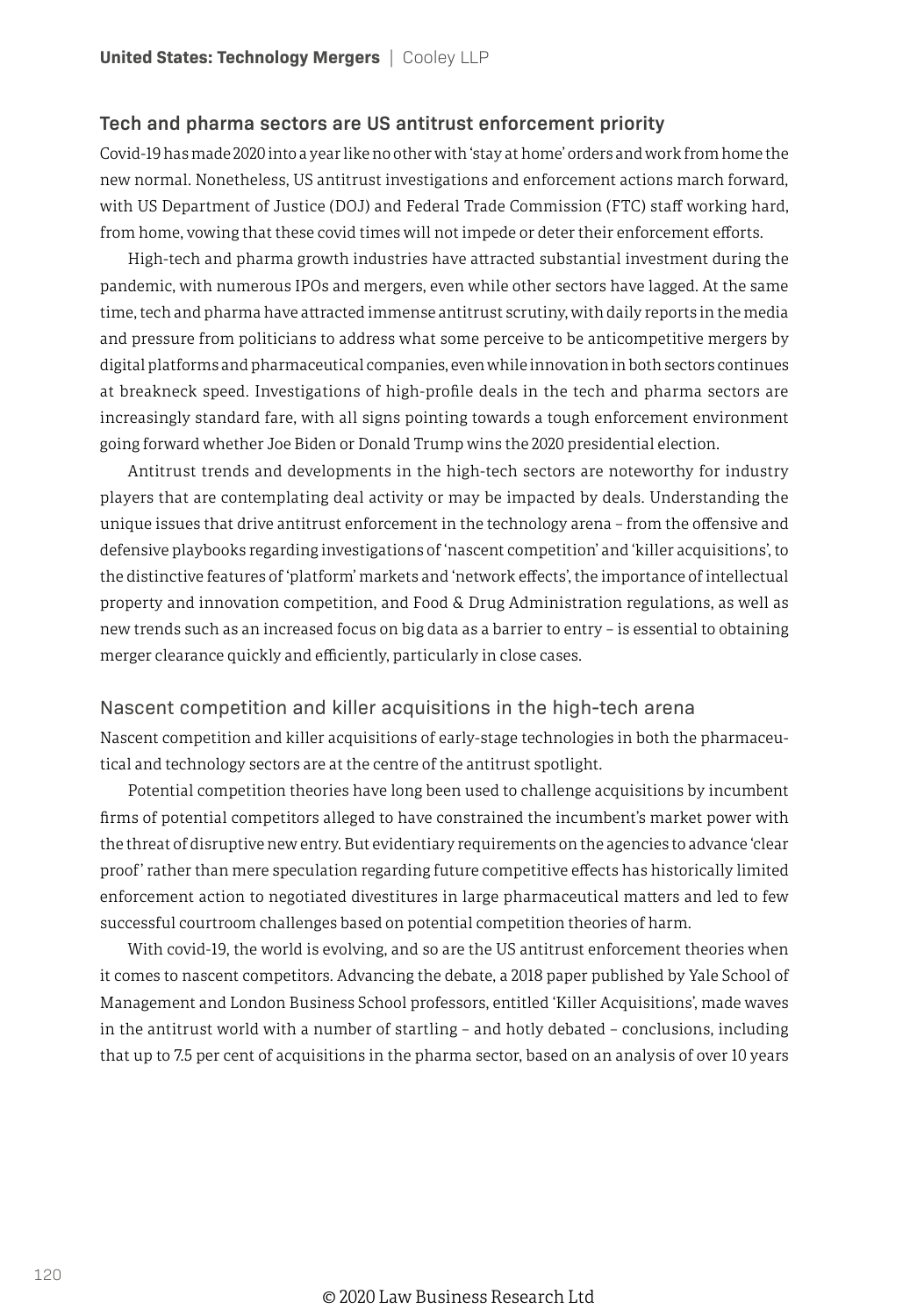of pharmaceutical industry data, are killer acquisitions (ie, acquisitions where 'incumbent firms . . . acquire innovative targets solely to discontinue the target's innovation projects and preempt future competition').<sup>1</sup>

The authors of that paper concluded that '[k]iller acquisitions appear to routinely avoid regulatory scrutiny by acquiring entrepreneurial ventures at transaction values below the [Hart-Scott-Rodino Act (HSR)] review thresholds.'2 This concern was echoed in a 2019 article by a University of Chicago economist, arguing that an increase in HSR reporting thresholds from US\$15 million to US\$50 million in 2001 corresponded with a concomitant rise in horizontal mergers between direct competitors.3

The US antitrust agencies are responding to these articles with enforcement actions and exploration of new approaches to potential competition cases. For example, in December 2019, the FTC challenged Illumina's acquisition of Pacific Biosciences, asserting that the acquisition was illegal as monopolisation as well as substantially lessening competition, alleging that the merger would eliminate nascent competition in the US market for next-generation DNA sequencing systems and allow Illumina to maintain its monopoly in the market.<sup>4</sup>

Notably, the FTC's challenge was issued despite the parties' arguments that Pacific Biosciences was unlikely to successfully commercialise its technology and compete head to head against Illumina, given ongoing financial struggles, a history of failed product launches and the inherent limitations of its sequencing technology. The parties abandoned the proposed deal in January 2020, citing 'the lengthy regulatory approval process' and 'continued uncertainty of the ultimate outcome'.<sup>5</sup>

That the transaction was challenged as illegal monopolisation demonstrates an emerging approach to attack acquisitions of potential competitors in a way that potentially minimises the agencies' burden to prove a transaction is likely to 'substantially lessen competition'. DOJ and FTC officials have argued that the DC Circuit Court's standard in *United States v Microsoft* allows them to challenge an acquisition of a nascent competitor by a monopolist when '"reasonably capable of contributing significantly to the defendant's monopolist power", unless outweighed by

<sup>1</sup> Colleen Cunningham, Florian Ederer and Song Ma, 'Killer Acquisitions', abstract (April 2019), SSRN, available at https://papers.ssrn.com/sol3/papers.cfm?abstract\_id=3241707.

<sup>2</sup> id. at 42.

<sup>3</sup> Thomas G Wollmann, 'Stealth Consolidation: Evidence from an Amendment to the Hart-Scott-Rodino Act', *American Economics Review: Insights* 77 (2019), available at https://pubs.aeaweb.org/doi/ pdfplus/10.1257/aeri.20180137.

<sup>4</sup> Complaint, *In the Matter of Illumina, Inc. and Pacific Biosciences of Cal., Inc.*, Comm'n File No. 1910035, (FTC 17 Dec 2019), available at www.ftc.gov/system/files/documents/cases/d9387\_illumina\_pacbio\_ administrative\_part\_3\_complaint\_public.pdf.

<sup>5</sup> Joint Press Release, Illumina and Pacific Biosciences Announce Termination of Merger Agreement (2 Jan 2020), available at www.sec.gov/Archives/edgar/data/1110803/000111080320000005/ exhibit991.htm.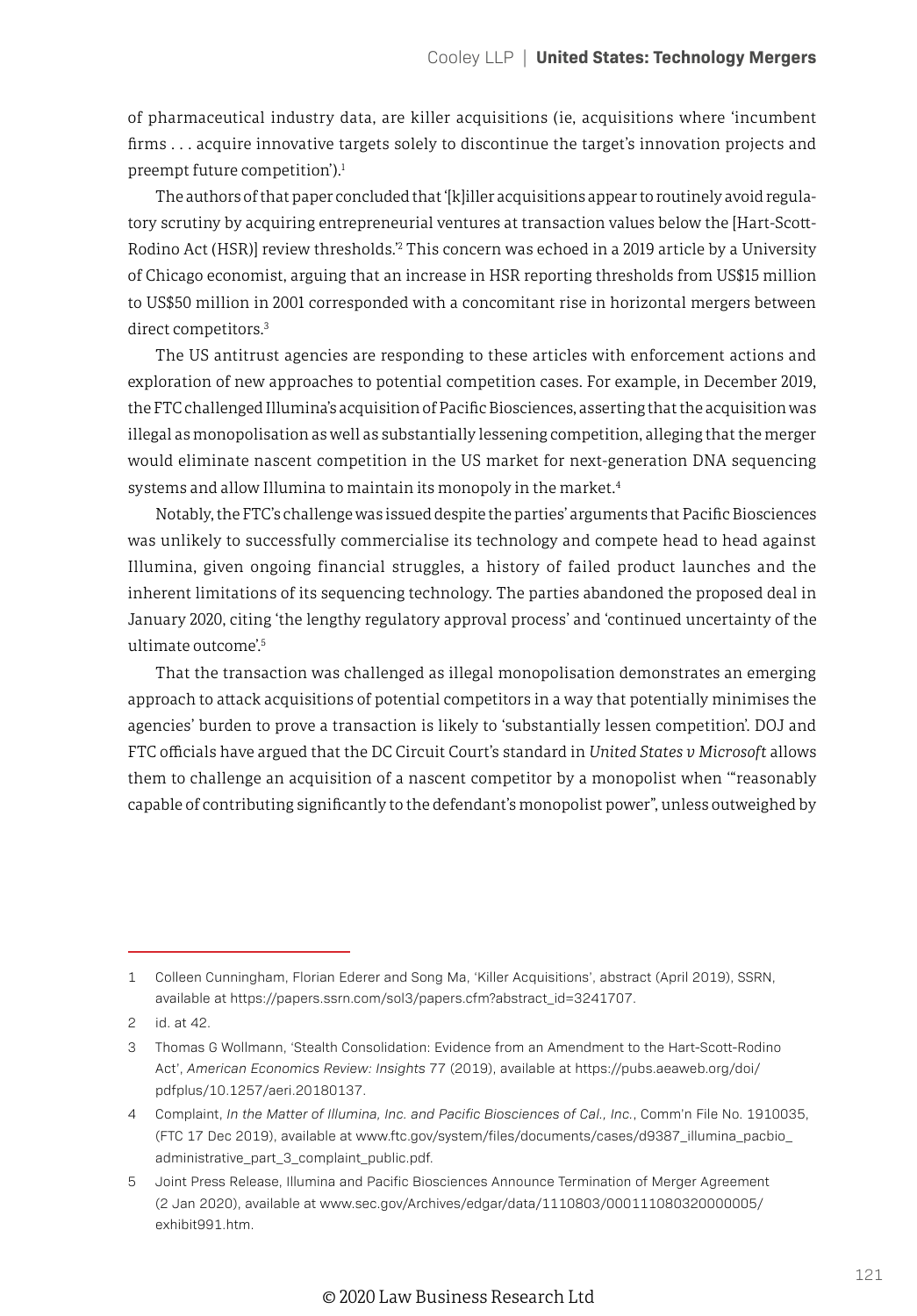procompetitive justifications'.<sup>6</sup> The agencies are looking to monopolisation as an additional tool in their arsenal for acquisitions by dominant firms, though it is far from clear that will lower the burden of proof.

The agencies are also assessing the impact of transactions that did not require an HSR filing, particularly with respect to acquisitions of nascent competitors in both technology and pharma markets. The FTC issued Special Orders to five technology firms in February 2020, requiring them to provide information related to acquisitions consummated over the past 10 years that were not HSR reportable. These orders were issued under section 6(b) of the Federal Trade Commission Act, which authorises the FTC to conduct industry studies that do not have a specific law enforcement purpose, though they can lead to enforcement actions depending on what is uncovered. One of the FTC's stated goals in issuing these orders is to determine whether 'additional transactions should be subject to pre-merger notification requirements'.7 Although the Special Orders are focused on the technology sector, two FTC commissioners called for the FTC to expand the analysis to non-reportable deals in the healthcare industry.8

The agencies also continue to investigate acquisitions that are below HSR reporting thresholds when they learn about them, both before and after consummation. For example, in April 2020, Össur Hf and College Park Industries, Inc agreed to divest College Park's myoelectric elbow business to settle FTC allegations that Össur's proposed acquisition of College Park, which was not reportable under HSR, would eliminate potential competition in the myoelectric elbow market.<sup>9</sup> The FTC's complaint alleged that Össur was developing its own myoelectric elbow, and absent the proposed acquisition, it would likely compete with the dominant supplier of myoelectric elbows, College Park.10

<sup>6</sup> Prepared Statement of the Federal Trade Commission Before the United States Senate Committee on the Judiciary Subcommittee on Antitrust, Competition Policy and Consumer Rights, 'Competition in Digital Technology Markets: Examining Acquisitions of Nascent or Potential Competitors by Digital Platforms', at 5 (24 Sep 2019), available at www.judiciary.senate.gov/imo/media/doc/Hoffman%20Testimony2.pdf (quoting *United States v Microsoft*, 253 F.3d at 59, 79).

<sup>7</sup> Press Release, FTC, FTC to Examine Past Acquisitions by Large Technology Companies (11 Feb 2020), available at www.ftc.gov/news-events/press-releases/2020/02/ftc-examine-past-acquisitions-largetechnology-companies.

<sup>8</sup> Statement of Commissioner Christine S Wilson, Joined by Commissioner Rohit Chopra Concerning Non-Reportable Hart-Scott-Rodino Act Filing 6(b) Orders (11 Feb 2020), available at www.ftc.gov/ system/files/documents/reports/6b-orders-file-special-reports-technology-platform-companies/ statement\_by\_commissioners\_wilson\_and\_chopra\_re\_hsr\_6b\_0.pdf.

<sup>9</sup> Press Release, FTC, FTC Imposes Conditions on Össur Hf's Acquisition of College Park Industries, Inc. (7 April 2020), *In the Matter of Össur Hf. and College Park Industries*, Comm'n File No. 1910177 (28 May 2020), available at www.ftc.gov/news-events/press-releases/2020/04/ftc-imposes-conditionsossur-hfs-acquisition-college-park.

<sup>10</sup> Complaint, *In the Matter of Össur Hf. and College Park Industries*, Comm'n File No. 1910177 (FTC 7 Apr 2020), available at www.ftc.gov/system/files/documents/cases/191\_0177\_ossur\_college\_park\_ complaint.pdf.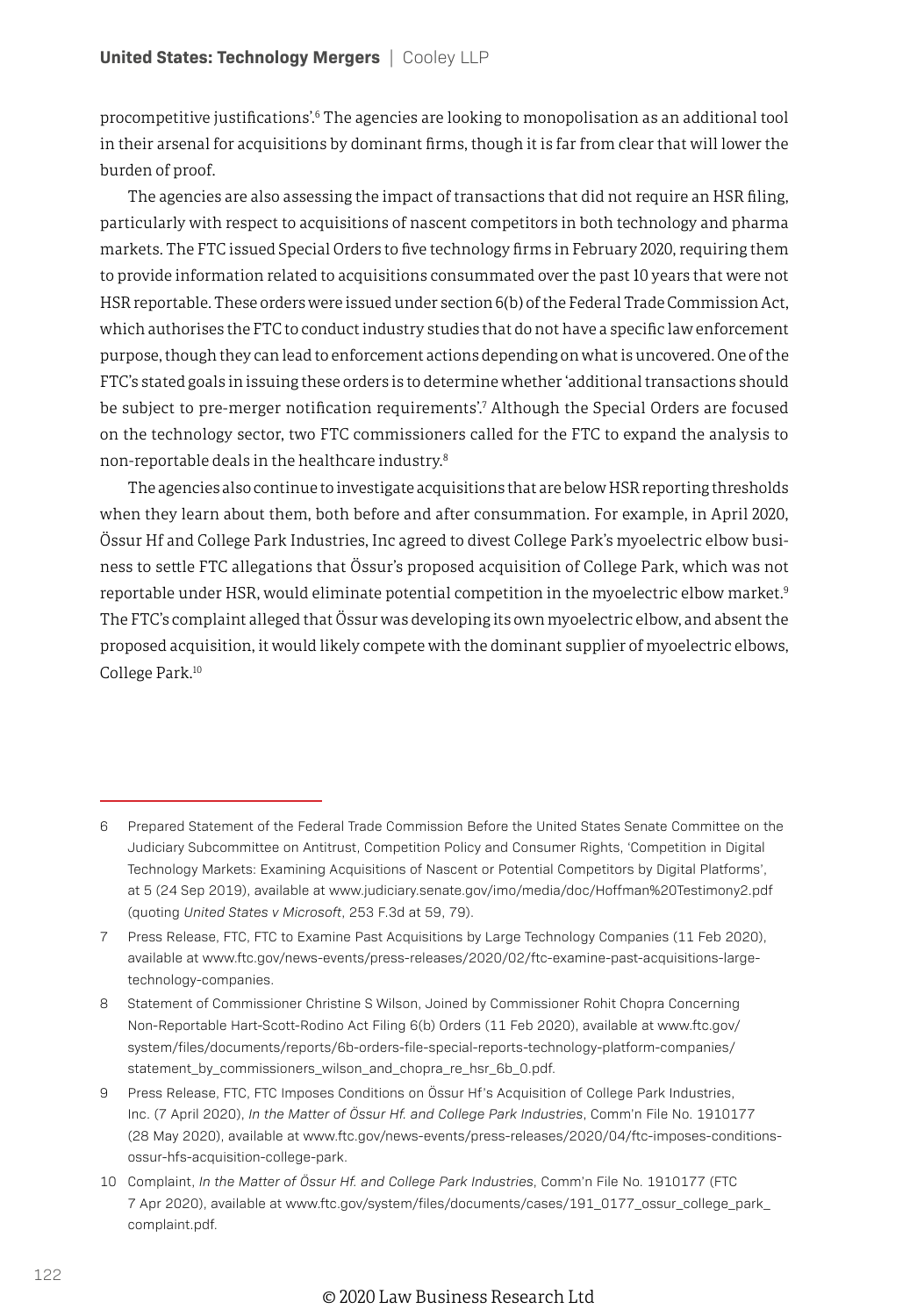#### Sabre/Farelogix marks first application of American Express to a merger case

2020 also saw the first application of the Supreme Court's 2018 landmark decision in *Ohio v American Express* to a merger case involving section 7 of the Clayton Act.

In *American Express*, which involved a challenge to conduct as an illegal agreement in restraint of trade, the Supreme Court held that when assessing anticompetitive effects in a two-sided market – such as credit card networks that sell their products to both consumers and merchants – courts must consider the effects on both sides of the market, and a price increase on one side of a platform does not mean there is an anticompetitive effect without evidence of increased overall costs for consumers, taking into account effects on both sides of the platform.<sup>11</sup>

The implications of the *American Express* decision in the merger context has been subject to widespread debate, with some arguing the Supreme Court's reasoning should extend beyond the 'transaction platforms' at issue there to other two-sided markets, even if the transactions are not simultaneous, such as advertisers and subscribers to a television network. Others argue that the Clayton Act makes illegal mergers that lessen competition in 'any line of commerce' in 'any section of the country', and so in analysing mergers, the court can focus on only one side or a two-sided market. At a minimum, it seems that antitrust authorities must consider the interrelationships in two-sided markets, recognising, for example, that an increase in newspaper prices that will lead to a reduction in subscribers will in turn reduce advertising revenue as advertisers will reach fewer readers, and thus may not be profitable, even if the authorities only focus on the impact on subscribers.

Appropriate application of the *American Express* decision in the merger context was argued in the DOJ's challenge to Sabre's acquisition of Farelogix.12 Sabre operates a global distribution system, which is a transaction platform that connects travel agencies to travel suppliers such as airlines. Farelogix offers an alternative booking services solution, Open Connect, which allows airlines to connect directly to travel agencies. The DOJ argued the acquisition marked 'a dominant firm's attempt to eliminate a disruptive competitor', which would likely lead to higher prices and reduced innovation.13

In April 2020, the district court ruled against the DOJ, interpreting *American Express* as standing for the proposition that only 'other two-sided platforms can compete with a two-sided platform for transactions'.14 The court reasoned that the 'preponderance of the evidence' showed that the parties viewed each other as competitors, and that Sabre's motivations for the acquisition 'include dealing with an entity Sabre views as a competitor and threat and transforming [new distribution capability] technology from a risk to an opportunity for innovation and integration'.<sup>15</sup>

<sup>11</sup> *Ohio v American Express*, 138 S. Ct. 2274 (2018).

<sup>12</sup> Complaint, *United States v Sabre Corp.*, Case 1:19-cv-01548-UNA (D. Del. 20 Aug 2019), available at www.justice.gov/opa/press-release/file/1196816/download.

<sup>13</sup> id. at 1.

<sup>14</sup> *United States v Sabre Corp.*, 2020 WL 1855433, \*34 (D. Del. 7 Apr 2020) (citing *Ohio v American Express Co.*, 138 S. Ct. 2274, 2287 (2018)).

<sup>15</sup> id. at \*15, \*28.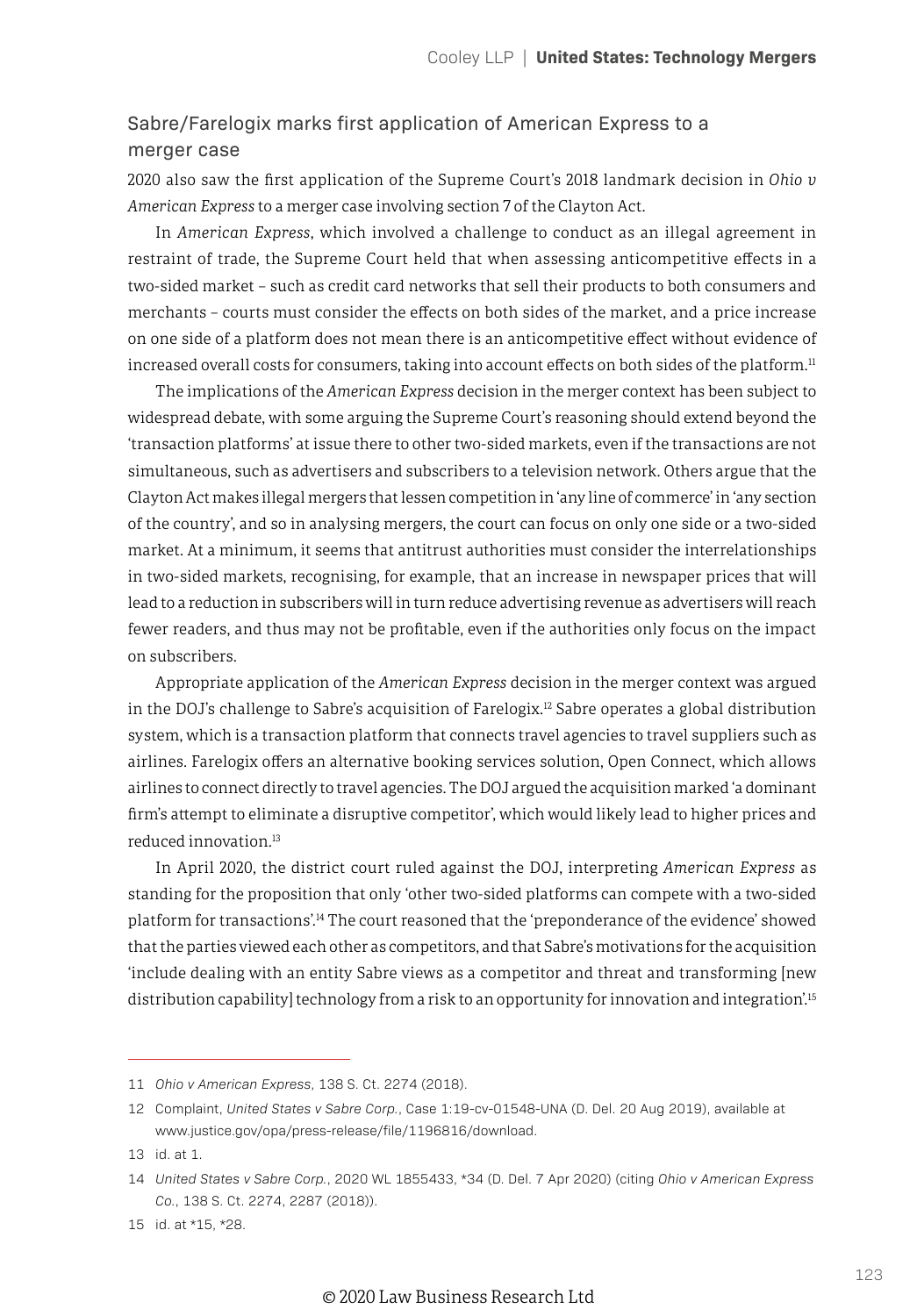However, the court held that Sabre and Farelogix cannot compete as a matter of law pursuant to *American Express*, because Sabre, as a two-sided platform, and Farelogix, as not a two-sided platform, cannot compete against each other.<sup>16</sup>

The court's ruling was in stark contrast to a decision of the UK Competition and Markets Authority (CMA) issued two days later, which blocked the transaction due to the potential for reduced innovation and higher prices for customers booking flights through travel agencies.<sup>17</sup> The companies abandoned the transaction after that decision was issued, though Sabre said that it would continue to appeal the CMA decision.<sup>18</sup>

In response to the DOJ's urging, the Third Circuit has now vacated the decision, though in its decision the three-judge panel noted that the vacatur, which was based on 'mootness' of the controversy and not the merits, 'should not be construed as detracting from the persuasive force of the district court's decision, should courts and litigants find its reasoning persuasive'.19

#### DOJ and FTC issue updated vertical merger guidelines

The DOJ and FTC together issued new Vertical Merger Guidelines in June 2020 (Guidelines), replacing long-outdated Non-Horizontal Guidelines issued by the DOJ, without concurrence from the FTC, in 1984.20

The Guidelines spell out the analytical framework the agencies use to evaluate transactions between companies that are not current or potential future competitors – 'vertical' transactions, between upstream manufacturers and downstream manufacturers, distributors or retailers, focusing primarily on the risk of foreclosing competitors.

The Guidelines are, at least in part, a reaction to the DOJ's failed 2018 challenge to AT&T's US\$85 billion acquisition of Time Warner, the then owner of CNN, HBO and Warner Brothers, which was the first litigated challenge to a vertical transaction in nearly 40 years. After a six-week trial, the US District Court for the District of Columbia found that the DOJ failed to show the acquisition was likely to lessen competition, marking the DOJ's first loss in a merger challenge since 2004.21 The DC Circuit Court affirmed the District Court's decision, noting that the DOJ's vertical merger guidelines had not been updated since 1984, but declined to provide clarity on the proper legal standards for evaluating vertical mergers.<sup>22</sup>

<sup>16</sup> id. at \*34.

<sup>17</sup> CMA, 'Anticipated acquisition by Sabre Corporation of Farelogix Inc.: Final report' (9 Apr 2020), available at https://assets.publishing.service.gov.uk/media/5e8f17e4d3bf7f4120cb1881/Final\_Report\_-\_Sabre\_ Farelogix.pdf.

<sup>18</sup> *Sabre Corporation v Competition and Markets Authority*, Competition Appeal Tribunal (30 Apr 2020), available at www.catribunal.org.uk/cases/134541220-sabre-corporation.

<sup>19</sup> Order granting motion to vacate the district court's decision and order granting judgment to defendants, *U.S. v. Sabre Corp.*, No.20-1767 (3d Cir. 20 Jul 2020).

<sup>20</sup> US Department of Justice and Federal Trade Commission, Vertical Merger Guidelines, 30 June 2020 (Guidelines), available at www.ftc.gov/system/files/documents/reports/us-department-justice-federaltrade-commission-vertical-merger-guidelines/vertical\_merger\_guidelines\_6-30-20.pdf.

<sup>21</sup> *United States v AT&T Inc.*, 310 F. Supp. 3d 161 (D.D.C. 12 June 2018).

<sup>22</sup> *United States v AT&T Inc.*, 2019 WL 921544 (D.C. Cir. 26 Feb 2019).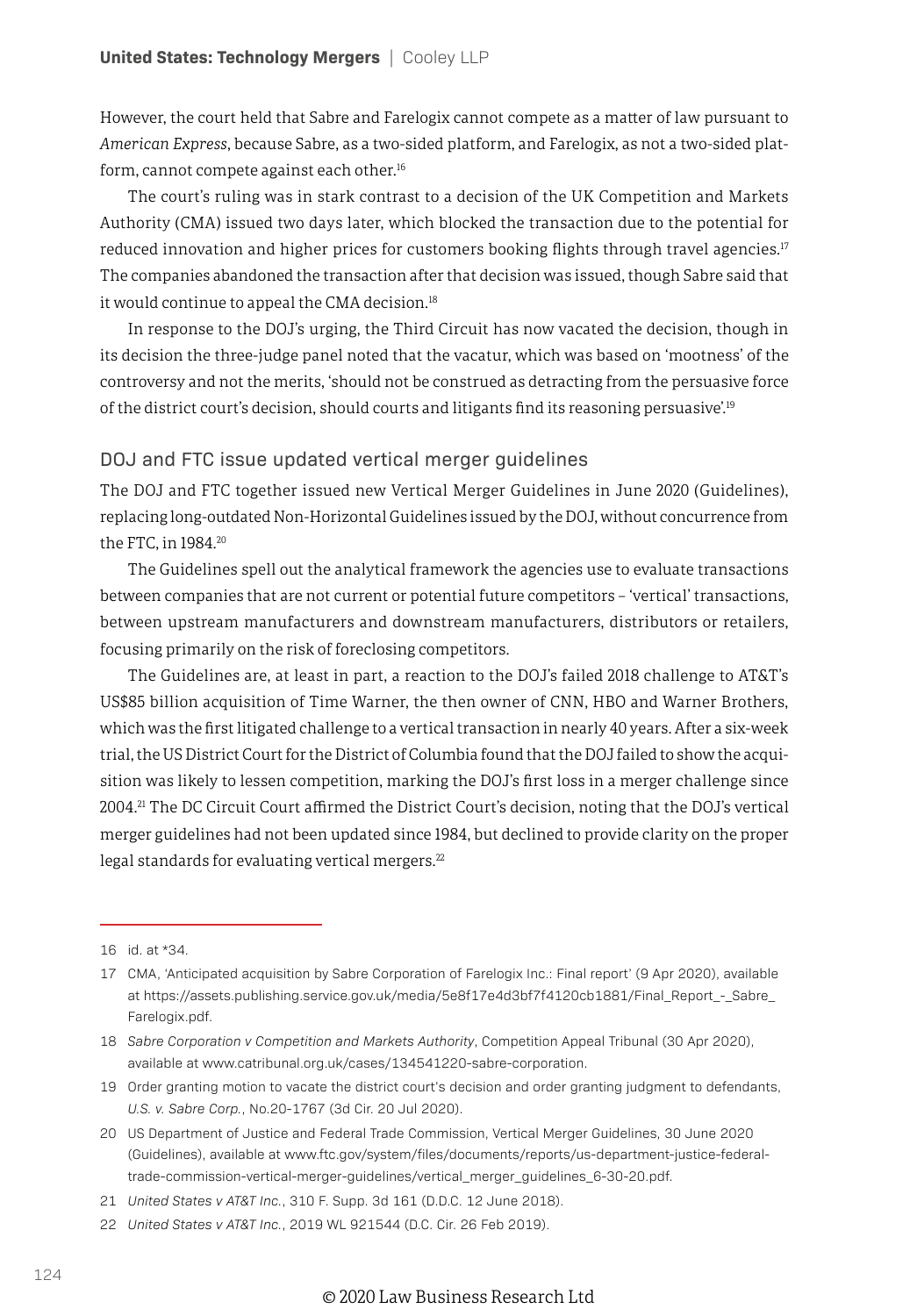The new Guidelines lay out the agencies' approach to defining relevant markets in analysing vertical mergers. They articulate a number of potential harms that may stem from vertical mergers, including raising rivals' costs, creating the need for two-level entry, facilitating the access to competitively sensitive information of rivals in upstream or downstream markets, and facilitating the likelihood of collusion or coordinated interaction.<sup>23</sup> They explain, for example, that a vertical merger may 'diminish competition by allowing the merged firm to profitably use its control of [a] related product to weaken or remove the competitive constraint from one or more of its actual or potential rivals in the relevant market' and 'increase the vertically integrated firm's incentive or ability to raise its rivals' costs by increasing the price or lowering the quality of the related product'.

The Guidelines also explicitly recognise the elimination of double marginalisation as a potential pro-competitive benefit of vertical mergers, given that it may enable the merged firm to set lower downstream prices to the benefit of consumers.<sup>24</sup>

The Guidelines have been touted by the agencies as providing predictability and clarity, while affirming the agencies' commitment to enforcement and willingness to challenge such transactions. Such transparency is valuable as the agencies increasingly scrutinise vertical mergers, including those by online platforms that are not competitors, and review consummated deals in high-tech markets.

The Guidelines, however, do not address remedies. Such discussion would have been welcomed, given differences between the agencies in recent years as to how they approach remedies. The Trump DOJ has expressed scepticism of 'behavioural' or non-structural remedies that have been more often accepted by the FTC. The DOJ's refusal to accept behavioural remedies in *AT&T/Time Warner*, similar to those accepted to resolve concerns with the *Comcast/NBC Universal* merger, is one reason that matter was litigated and explains the DOJ's loss, in part, as the parties unilaterally accepted a remedy by agreeing to binding arbitration with customers.

Now that the Guidelines have been issued, the agencies will be looking for transactions to serve as test cases. If past history is any indication, however, the number of vertical merger challenges is likely to remain small relative to horizontal merger challenges among direct competitors.

#### Recent partisan divisions impacting antitrust enforcement in high-tech industries

Political divisions, which some believe have become more extreme across the US in recent years, appear to be influencing antitrust enforcement at both the DOJ and FTC.

At the DOJ, recent congressional testimony has accused the DOJ of opening merger and nonmerger investigations for political reasons rather than on sound antitrust theories, directing issuance of burdensome second requests, over the objection of career staff, to mergers posing few competitive risks, and there have been long-standing rumours reported of White House direction

<sup>23</sup> Guidelines § 4.

<sup>24</sup> id. § 6.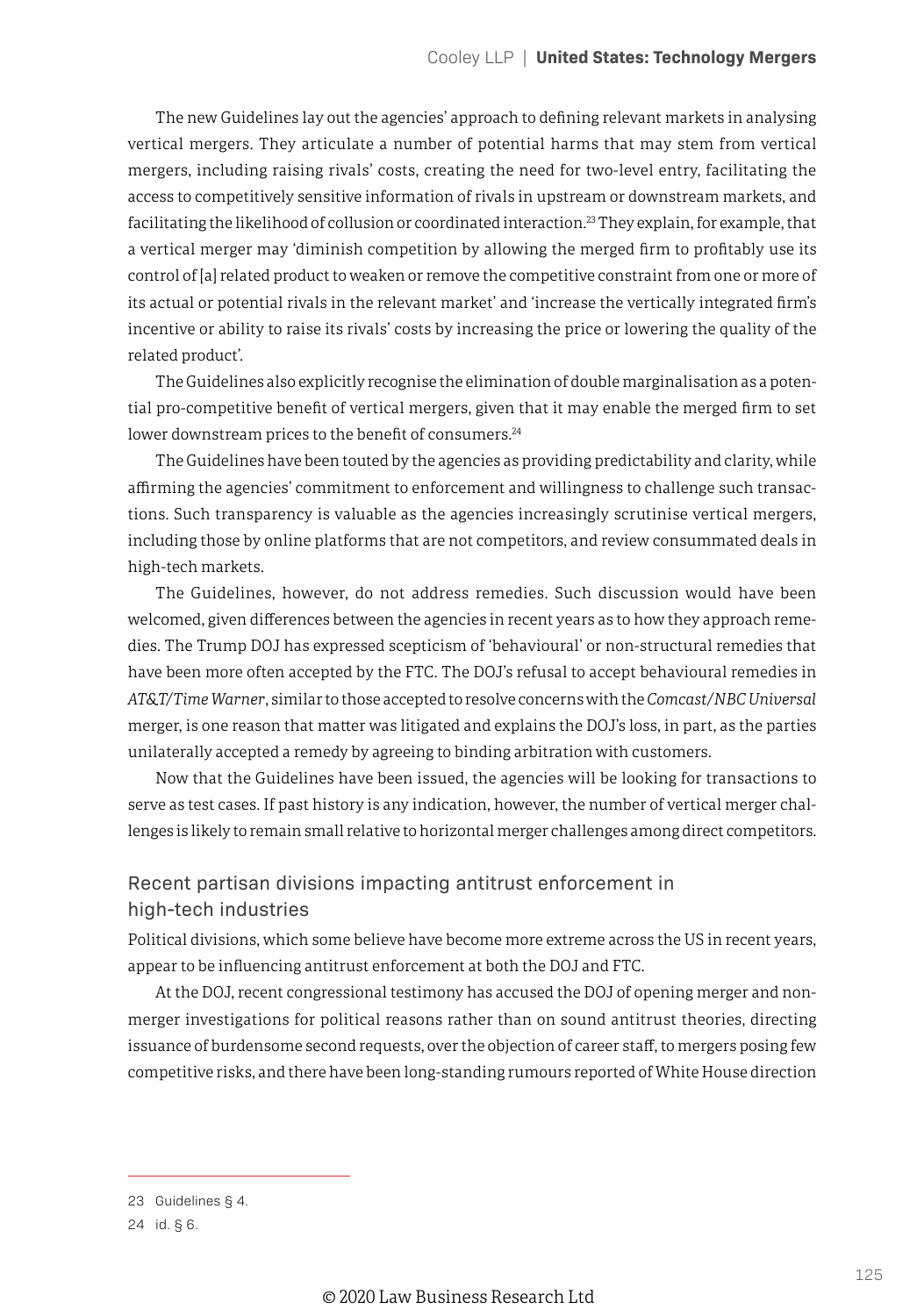to challenge the *AT&T/Time Warner* merger, though the Trump administration has denied all allegations.<sup>25</sup> Senior Trump administration antitrust officials have countered the accusations, $^{26}$  but the partisan divide remains.

Meanwhile, at the FTC, the Democrats issued dissents to the issuance of the Vertical Merger Guidelines, casting doubt on their persuasive power in court. The Democrats are also issuing dissents that call for changes to the analytical framework currently used for pharmaceutical mergers, with Commissioner Rebecca Slaughter calling for more focus on innovation competition and Commissioner Rohit Chopra calling for a more extensive overhaul of the agency's approach to merger investigations.

In *AbbVie/Allergan*, the FTC cleared AbbVie's US\$63 billion acquisition of Allergan, with the three Republican commissioners voting in favour and two Democrats dissenting. The majority required divestitures to two buyers: (i) Allergan's assets related to exocrine pancreatic insufficiency (EPI) drugs Zenpep and Viokace to Nestlé and (ii) the transfer of Allergan's rights and assets related to brazikumab to AstraZeneca.

Slaughter said she was 'concerned about the Commission's approach to pharmaceutical mergers', arguing that 'in light of AbbVie's public representations about its plans to curtail Allergan's ongoing research programs, [she] cannot share the majority's confidence that the innovation effects of this merger are competitively benign'.<sup>27</sup> Chopra went further, questioning the Commission's history of requiring divestitures in overlapping products, attacking it as 'narrow, flawed, and ineffective', 'miss[ing] the big picture, [and] allowing pharmaceutical companies to further exploit their dominance'.<sup>28</sup>

Regarding the divestiture buyers, Chopra expressed concern about Nestlé's ability to replace lost competition for EPI drugs, referring to it as 'the maker of KitKats and Tidy Cats', and questioned AstraZeneca's commitment to aggressively market the brazikumab assets, referring to the structure of the divestiture as a 'windfall' to the company.<sup>29</sup>

<sup>25</sup> See, eg, S Weber Waller, 'The Political Misuse of Antitrust: Doing the Right Thing for the Wrong Reason', Competition Policy International (16 Jul 2020), available at www.competitionpolicyinternational.com/ the-political-misuse-of-antitrust-doing-the-right-thing-for-the-wrong-reason/; Testimony of John W. Elias, US House Committee on the Judiciary (24 Jun 2020), available at https://judiciary.house.gov/ uploadedfiles/elias\_written\_testimony\_hjc.pdf?utm\_campaign=4024-519&utm\_source=newsletter&utm\_ medium=email&stream=top.

<sup>26</sup> See Letter from Makan Delrahim to Jerrold Nadler, Chairman, and Jim Jordan, Ranking Member, Committee on the Judiciary, US House of Representatives (1 July 2020), available at www.politico.com/ f/?id=00000173-0d14-dd78-a9ff-7fb6e2a70000.

<sup>27</sup> Dissenting Statement of Commissioner Rebecca Kelly Slaughter, *In the Matter of AbbVie, Inc./ Allergan plc*, Comm'n File No. 191-0169, 1-2 (FTC 5 May 2020), available at www.ftc.gov/system/files/ documents/public\_statements/1574577/191\_0169\_dissenting\_statement\_of\_commissioner\_rebecca\_ kelly\_slaughter\_in\_the\_matter\_of\_abbvie\_and\_0.pdf.

<sup>28</sup> Dissenting Statement of Commissioner Rohit Chopra, *In the Matter of AbbVie, Inc./Allergan plc*, Comm'n File No. 1910169, 2 (FTC 5 May 2020), available at www.ftc.gov/system/files/documents/public\_ statements/1574583/1910169\_dissenting\_statement\_of\_commissioner\_rohit\_chopra\_in\_the\_matter\_ of\_abbvie-allergan\_redacted.pdf.

<sup>29</sup> Dissenting Statement of Commissioner Rohit Chopra, footnote 28 at 3, 13.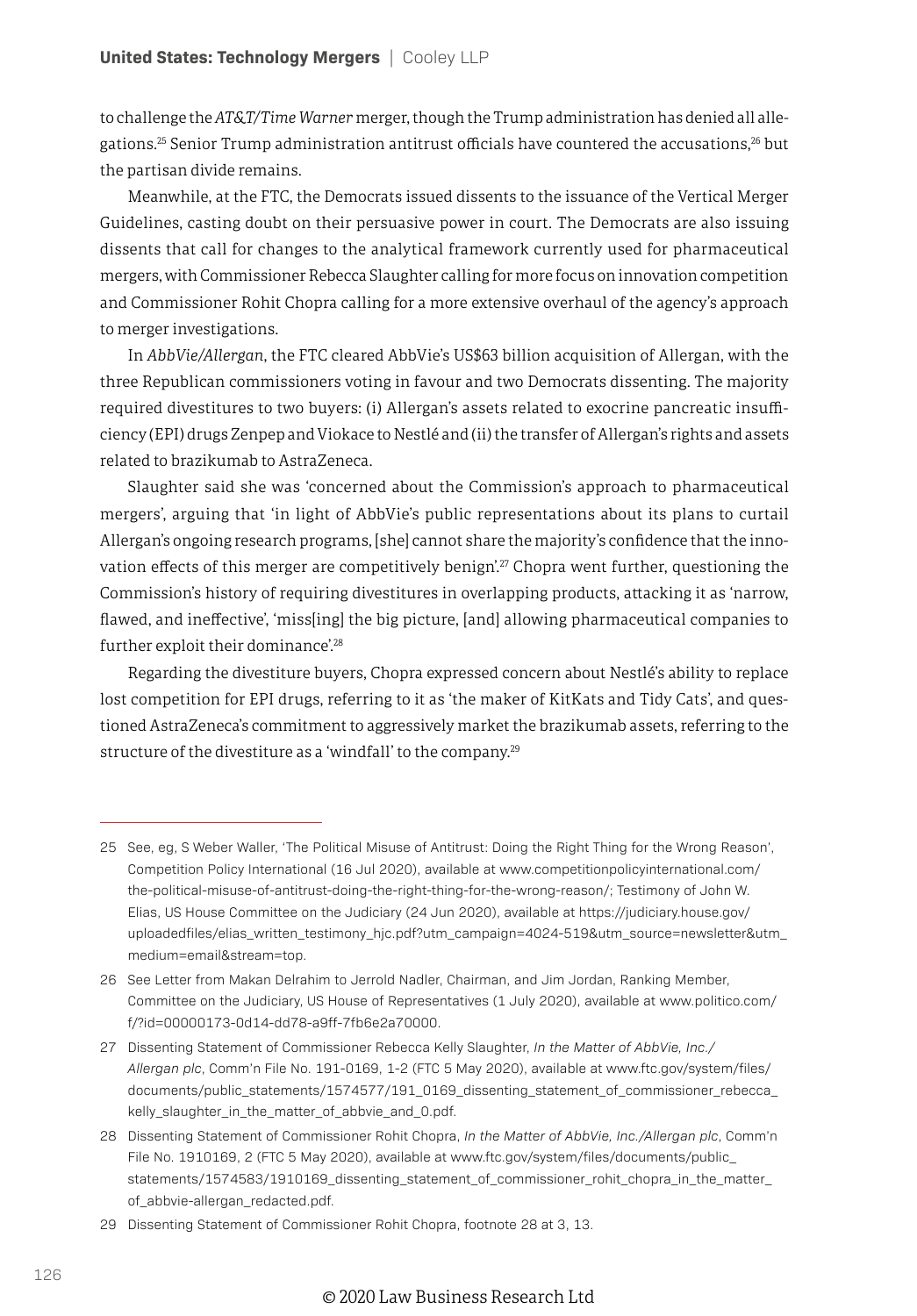The majority responded, expressing concern that Chopra's dissent reflected 'disregard for facts and law'.<sup>30</sup> The statement went on to defend the divestitures, both based on identity of buyer and in structure, as well as the FTC's divestiture process, and argued that history demonstrated the success of pharmaceutical remedies such as the ones proposed (ie, 'remedies [that] entailed the divestiture of an on-market pharmaceuticals produced by a contract manufacturer and did not require transferring manufacturing capability').<sup>31</sup>

Similarly, in *BMS/Celgene*, the Democrats dissented, with Chopra 'skeptical that the status quo approach will uncover the range of potential harms to American patients' and Slaughter 'concerned that [the FTC's] analytical approach is too narrow' insofar as it focused on overlaps between the parties.32 Slaughter advocated that 'the Commission should more broadly consider whether any pharmaceutical merger is likely to exacerbate anticompetitive conduct by the merged firm or to hinder innovation'.<sup>33</sup>

Republican Commissioners Christine Wilson and Noah Phillips issued statements in response. Wilson agreed 'that pharmaceutical price levels in the United States today are cause for concern', but argued that the 'causes . . . fall outside the jurisdiction and legal authority of the [FTC]'.34 She defended the Commission's track record in pursuing enforcement actions 'within its limited authority as a competition agency', pointing to merger enforcement as well as pharmaceutical conduct enforcement efforts, and other advocacy.<sup>35</sup> Phillips took a harsher tone, criticising the dissents for failing to identify theories of harm missed by the FTC and seeming to conflate the goals of antitrust enforcement with other potential harms posed by mergers.<sup>36</sup>

<sup>30</sup> Statement of Chairman Joseph J Simons, Commissioner Noah Joshua Phillips and Commissioner Christine S. Wilson, *In the Matter of AbbVie, Inc./Allergan plc*, Comm'n File No. 1910169, 2 (FTC 5 May 2020), available at www.ftc.gov/system/files/documents/public\_statements/1574619/abbvieallergan\_majority\_statement\_5-5-20.pdf.

<sup>31</sup> id. at 2, 8.

<sup>32</sup> Dissenting Statement of Commissioner Rohit Chopra, *In the Matter of Bristol-Myers Squibb/Celgene*, Comm'n File No. 1910061, 1 (FTC 15 Nov 2019), available at www.ftc.gov/system/files/documents/ public\_statements/1554293/dissenting\_statement\_of\_commissioner\_chopra\_in\_the\_matter\_of\_bristolmyers-celgene\_1910061.pdf; Dissenting Statement of Commissioner Rebecca Kelly Slaughter, *In the Matter of Bristol-Myers Squibb/Celgene*, Comm'n File No. 1910061, 1 (FTC 15 Nov 2019), www.ftc.gov/ system/files/documents/public\_statements/1554283/17 - final\_rks\_bms-celgene\_statement.pdf.

<sup>33</sup> Dissenting Statement of Commissioner Rebecca Kelly Slaughter, footnote 32 at 1.

<sup>34</sup> Statement of Commissioner Christine S Wilson, *In the Matter of Bristol-Myers Squibb/Celgene*, Comm'n File No. 1910061, 2 (FTC 15 Nov 2019), available at www.ftc.gov/system/files/documents/public\_ statements/1554278/bms-celgene\_-\_wilson\_statement.pdf.

<sup>35</sup> id.

<sup>36</sup> Statement of Commissioner Noah Joshua Phillips, *In the Matter of Bristol-Myers Squibb/Celgene*, Comm'n File No. 1910061 (FTC 15 Nov 2019), available at www.ftc.gov/system/files/documents/public\_ statements/1554288/bms-celgene\_phillips\_statement\_final\_1115.pdf.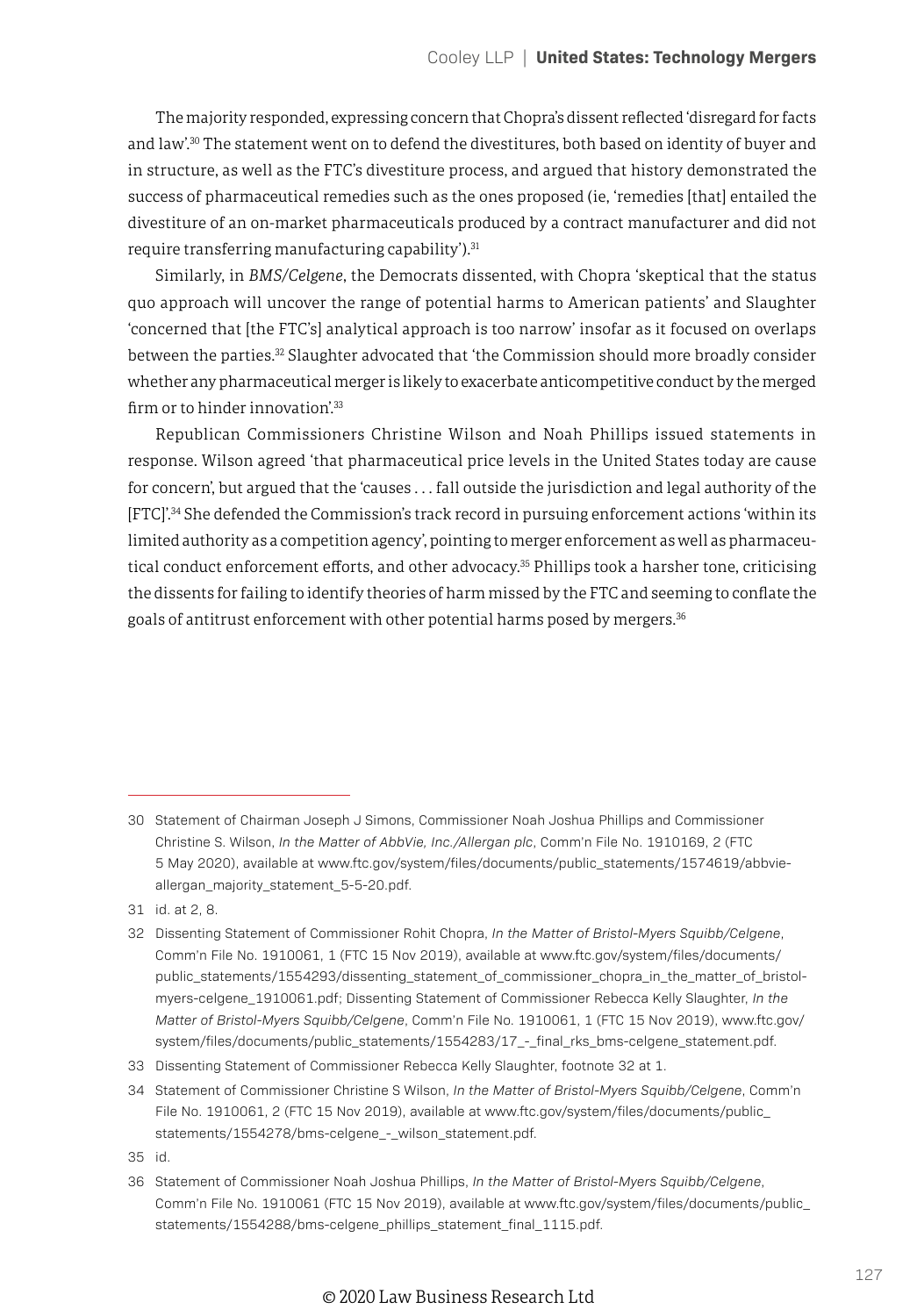Other FTC decisions have been less contentious; for example, clearing Boston Scientific's acquisition of BTG, requiring divestiture of certain assets.<sup>37</sup> Similarly, the FTC commissioners voted unanimously to close an investigation into Roche's US\$4.8 billion acquisition of gene therapy start-up Spark Therapeutics after a 10-month investigation. The FTC staff had examined whether Roche would have the incentive to delay or discontinue Spark's developmental gene therapy for haemophilia A, given Roche's haemophilia A monoclonal antibody. The Commission concluded that Roche would have the 'incentive to accelerate, rather than decelerate the development for Spark's gene therapy in order to compete for gene therapy patients', given the presence of other potential competitors that would likely come to market prior to Spark's therapy.<sup>38</sup>

The Democrats' dissents do appear to be pushing the FTC staff to investigate pharmaceutical mergers more closely than in the past. Staff have recently been reluctant to grant early termination of the HSR waiting period even when transactions do not raise serious substantive issues. The dissents have also impacted the scrutiny applied to proposed buyers of assets to be divested, extending investigations for months even after parties have announced they are undertaking divestitures to address FTC concerns. For example, in the *AbbVie/Allergan* transaction announced in June 2019, the parties announced in January 2020 that they had signed definitive agreements to divest assets related to EPI drugs Zenpep and Viokace and brazikumab. The FTC did not announce a consent decree covering the same products and buyers until May 2020, five months later.

#### State AGs increasing enforcement in the technology sector

There has also been increasing activism on behalf of state attorneys general (AGs) to address a perceived gap in enforcement by the federal antitrust agencies in the technology sector.

In the most high-profile recent example of *T-Mobile/Sprint*, the DOJ approved the merger in July 2019 on the condition that T-Mobile divest certain assets, including Sprint's prepaid wireless business. Fourteen state AGs, however, filed a lawsuit challenging the merger, alleging that the divestiture package was not sufficient to alleviate competitive concerns. In February 2020, the district court refused to enjoin the merger, concluding that 'despite the strength of [the] states' prima facie case . . . a presumption of anticompetitive effects would be misleading in this particularly dynamic and rapidly changing industry'.<sup>39</sup>

<sup>37</sup> Press Release, FTC, FTC Requires Divestitures and Imposes Conditions on Boston Scientific Corp.'s Acquisition of BTG plc (7 Aug 2019), available at www.ftc.gov/news-events/press-releases/2019/08/ ftc-requires-divestitures-imposes-conditions-boston-scientific.

<sup>38</sup> Press Release, FTC, Federal Trade Commission Closes Investigation of Roche Holding AG's Proposed Acquisition of Spark Therapeutics, Inc. (16 Dec 2019), available at www.ftc.gov/news-events/pressreleases/2019/12/federal-trade-commission-closes-investigation-roche-holding-ags.

<sup>39</sup> *New York v Deutsche Telekom AG*, 439 F.Supp.3d 179, \*248 (S.D.N.Y. 11 Feb 2020).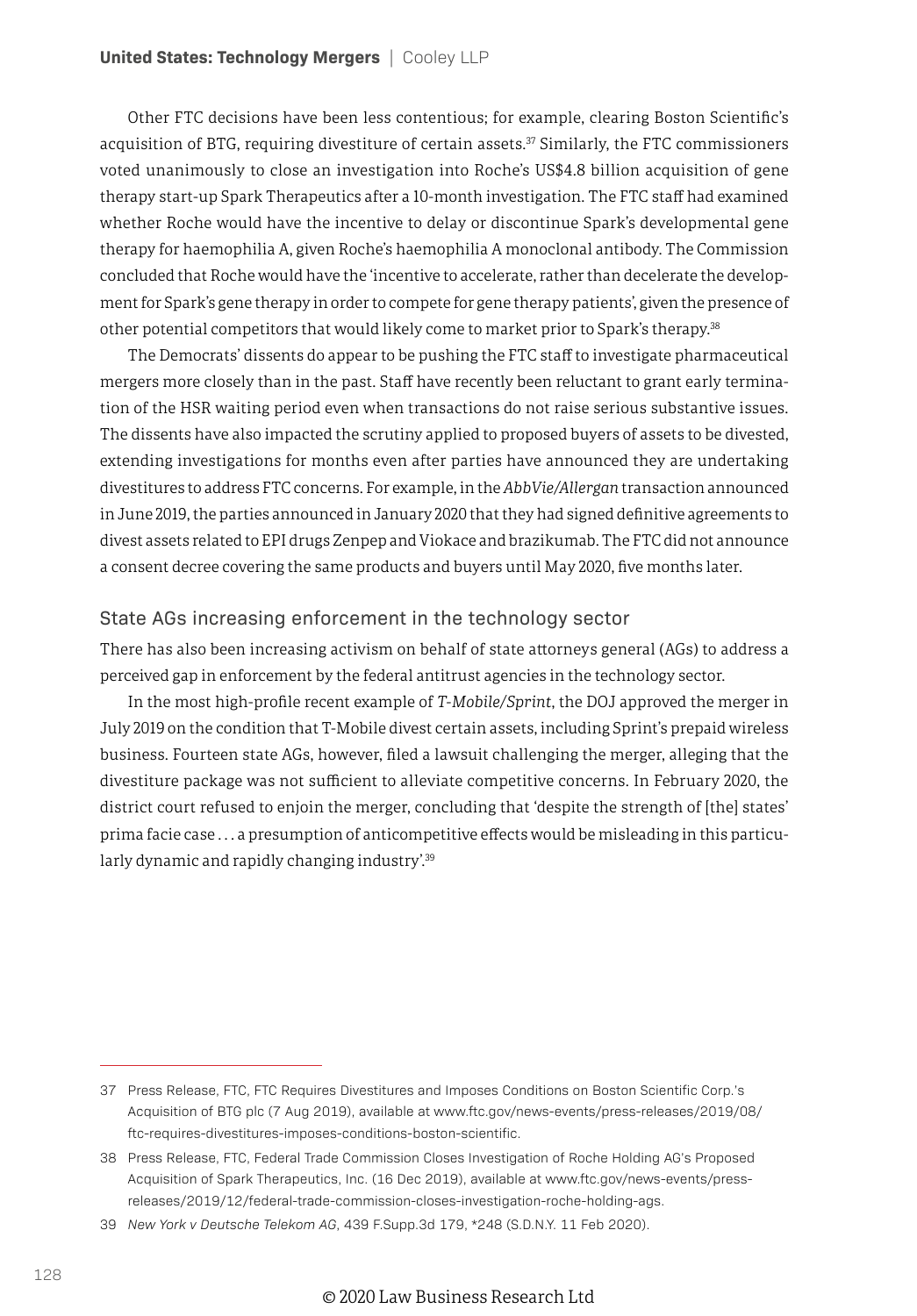The DOJ lauded the district court's decision and expressed concern about state enforcement against national mergers, warning that 'should a minority group of states, or even one, be able to undo the nationwide relief secured by the federal government, it would wreak havoc on parties' ability to merge, on the government's ability to settle cases, and cause real uncertainty in the market for pro-competitive mergers and acquisitions'.40

<sup>40</sup> Assistant Attorney General Makan Delrahim Delivers Remarks at Media Institute Luncheon, '"Getting Better": Progress and Remaining Challenges in Merger Review' (5 Feb 2020), available at www.justice. gov/opa/speech/assistant-attorney-general-makan-delrahim-delivers-remarks-media-institute-luncheon.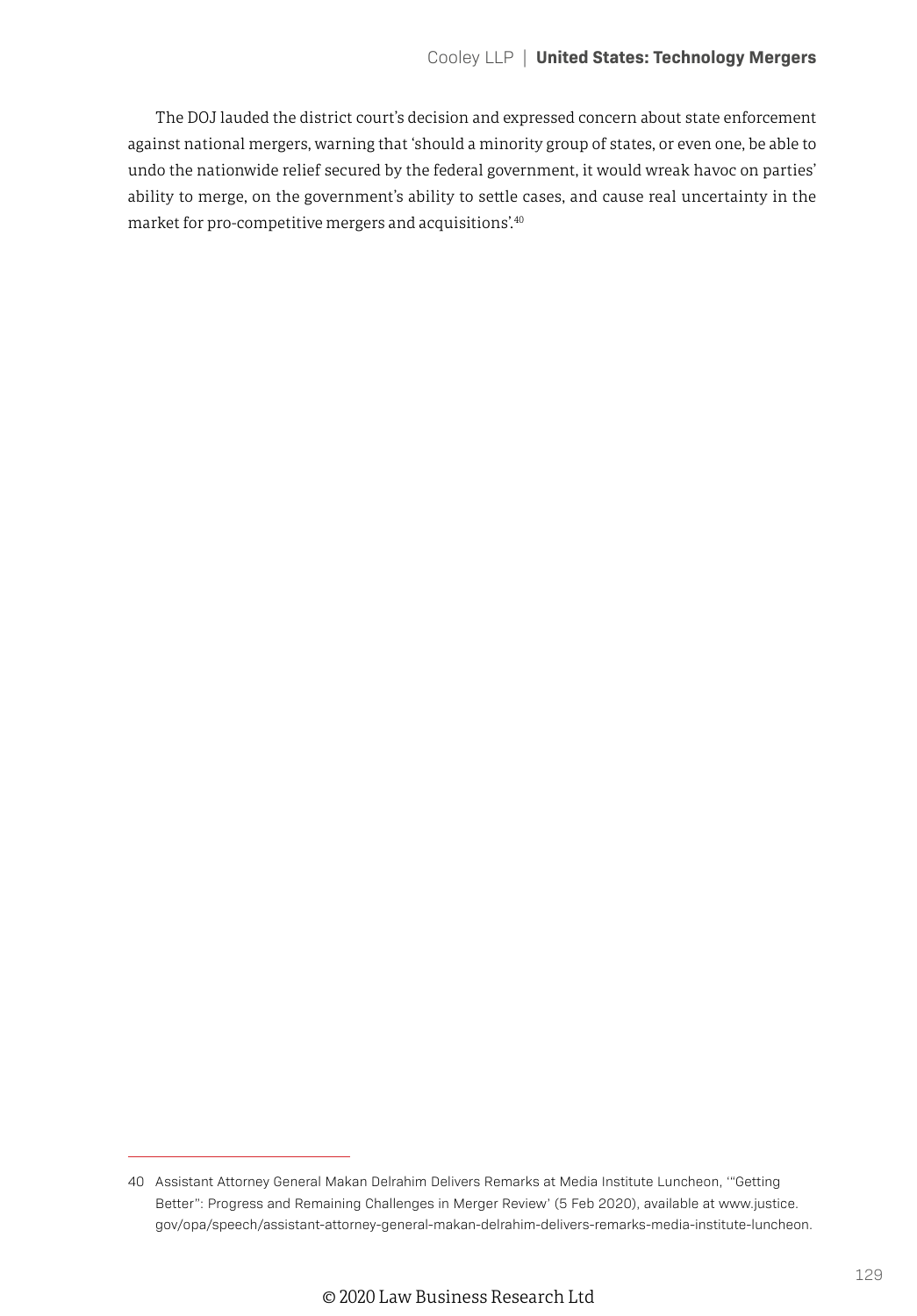

**Megan Browdie** Cooley LLP

Megan Browdie is a partner in Cooley's antitrust and competition practice group, resident in the firm's Washington, DC, office.

Ms Browdie advises clients on antitrust issues, including with respect to mergers and acquisitions, compliance with the Hart-Scott-Rodino Act, licensing of intellectual property and distribution. She has experience in matters before the Department of Justice, the Federal Trade Commission and state attorneys general, as well as in federal court. Ms Browdie has worked with clients in a number of industries, including automotive, consumer goods, computer hardware and software, financial services, oil and gas, pharmaceuticals and medical devices, publishing and telecommunications.

Ms Browdie serves as an editor for the American Bar Association's (ABA) Section of Antitrust Law's preeminent publication, *Antitrust Law Developments*. She is a frequent speaker, presenting on several panels, including 'Deal or No Deal? Lessons from Recent Merger Decisions', 'Antitrust Enforcement in the Time of COVID-19: What You Need to Know' and 'Recent Developments' for the ABA's Health Care and Pharmaceuticals Committee.

Ms Browdie has been recognised by *Super Lawyers*, Legal Media Group's *Expert Guides* as a 'Rising Star' in antitrust, *Who's Who Legal* as a 'Future Leader', and as one of the ABA's 'Top 40 Young Lawyers'.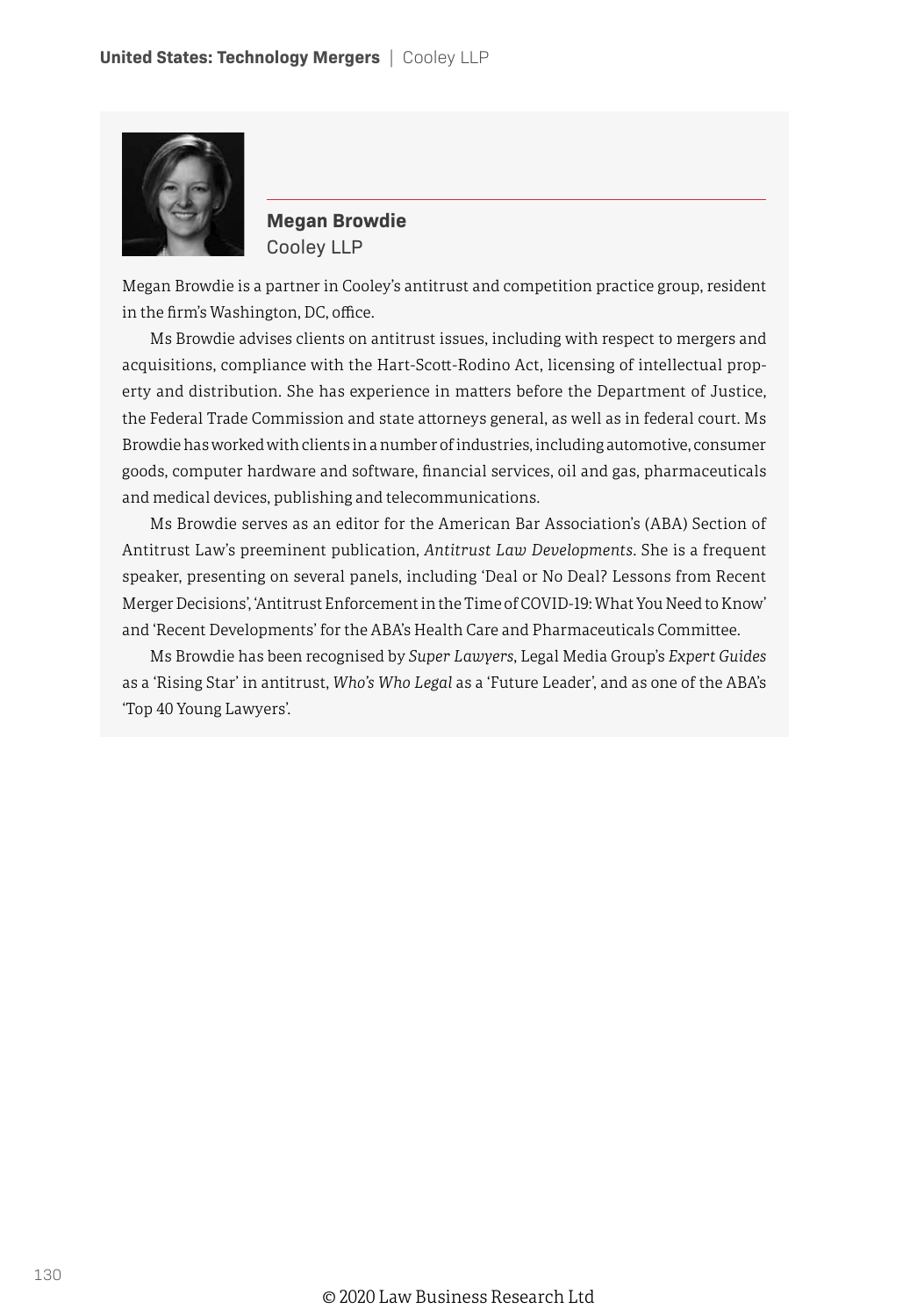

**Jacqueline Grise** Cooley LLP

Jacqueline Grise is a partner in Cooley's antitrust and competition practice group, resident in the firm's Washington, DC, office.

Ms Grise's practice focuses on the defence of corporate clients in connection with domestic and international mergers and acquisitions, as well as antitrust counselling and other non-merger matters. She regularly represents clients before the Federal Trade Commission, the Department of Justice and foreign antitrust enforcement agencies. Ms Grise has extensive experience counselling clients through the Hart-Scott-Rodino Act merger review process, including advocating before the agencies, responding to second requests and coordinating antitrust defence strategies in countries around the world.

Her clients span a broad range of industries, including an array of high-tech industries; digital health and e-health; healthcare and pharmaceuticals; consumer and food products; computer and data storage; music recording and publishing; book and magazine publishing; industrial equipment; automotive parts; retail, including internet sales and distribution; and aerospace and defence.

Ms Grise was ranked as among the top 40 antitrust lawyers worldwide under the age of 40 by *Global Competition Review* (May 2008). She is also recognised as a leading practitioner by *Chambers USA*, Euromoney's *Guide to the World's Leading Competition & Antitrust Lawyers* and *Washington DC Super Lawyers*' Top 50 Women.

Ms Grise is a vice chair of the American Bar Association Antitrust Section's Health Care and Pharmaceuticals Committee.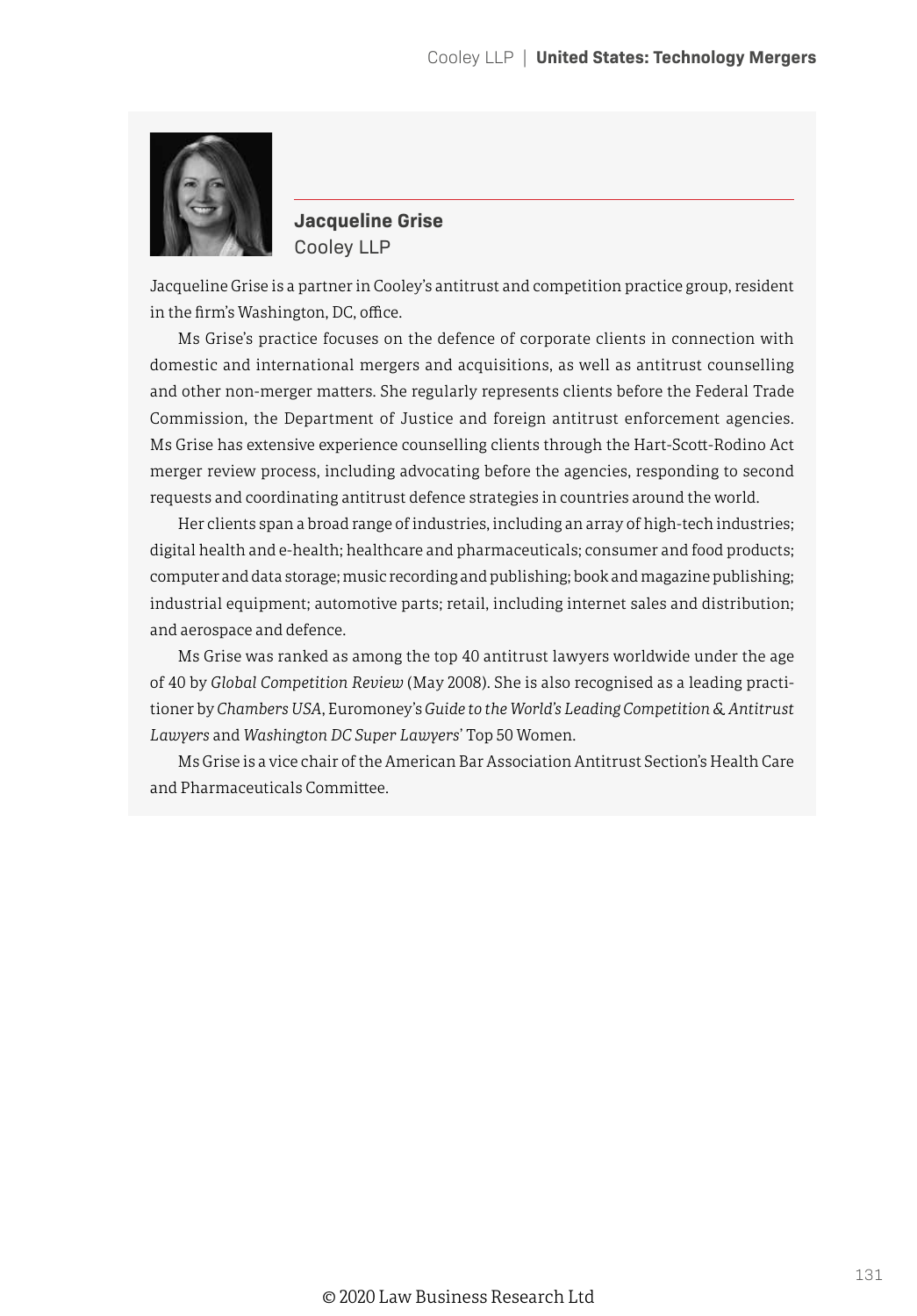

**Howard Morse** Cooley LLP

Howard Morse is a partner in and former chair of Cooley LLP's antitrust and competition practice group, resident in the firm's Washington, DC, office.

Mr Morse represents businesses before the Department of Justice, the Federal Trade Commission (FTC) and state attorneys general in investigations involving mergers, acquisitions and joint ventures, as well as alleged monopolisation, restraints of trade, unfair and deceptive practices and in antitrust litigation. Mr Morse has been at the forefront of applying antitrust law to the high-tech sector and the intersection of antitrust and intellectual property law.

His clients include companies in the pharmaceutical, biotech and medical device industries, as well as in the telecommunications, computer, social media, 3D printing and other tech industries.

Mr Morse served for 10 years at the FTC, where he was assistant director of the Bureau of Competition and led more than 50 merger and Hart-Scott-Rodino Act enforcement actions. He received the FTC's Award for Superior Service for 'furthering the Commission's Merger Enforcement Program' and for 'advancing the antitrust mission of the Federal Trade Commission in innovation markets and high technology industries'. Mr Morse has been recognised as a leading antitrust lawyer by *Best Lawyers in America*, *Chambers USA*, Euromoney's *Expert Guides: Competition and Antitrust*, *Super Lawyers* and *Who's Who Legal: Competition*.

Mr Morse has served on the American Bar Association Antitrust Section Council and has chaired the Section's Computer Industry, Exemptions and Immunities, Federal Civil Enforcement and Intellectual Property Committees.



**Elizabeth Giordano** Cooley LLP

Elizabeth Giordano is an associate in Cooley's antitrust and competition practice group, resident in the firm's Washington, DC, office. Elizabeth's work encompasses a variety of civil and criminal antitrust matters, including litigation, government investigations and mergers and acquisitions. Elizabeth has represented a diverse set of clients in the high-tech manufacturing, software, pharmaceutical, life sciences, gaming, internet and media industries.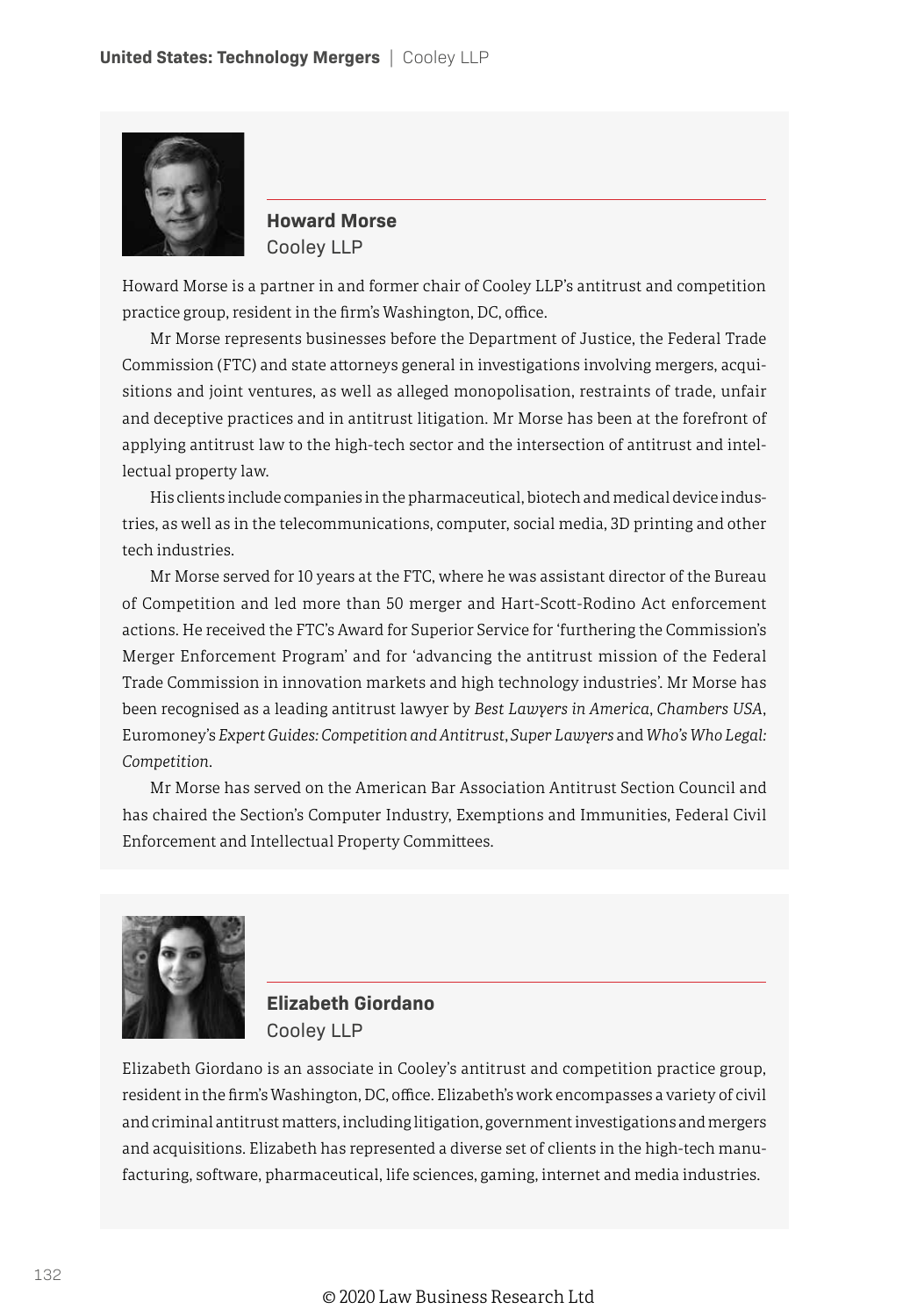# Cooley

Cooley's attorneys solve legal issues for entrepreneurs, investors, financial institutions and established companies. Clients partner with Cooley on transformative deals, complex IP and regulatory matters, and bet-the-company litigation, often where innovation meets the law.

Cooley has more than 1,000 lawyers across 16 offices in the United States, Asia and Europe.

Cooley's antitrust and competition team is recognised as one of the top-tier practices in the area of antitrust by *Global Competition Review*, *Chambers USA* and *The Legal 500*. Providing a full range of counselling, agency representation, litigation and arbitration services, we handle all aspects of antitrust and competition matters for companies, from emerging companies to Fortune 500 corporations, in virtually every sector of the economy, including computer hardware, software, e-commerce, social media, pharmaceuticals, medical devices, biotech, clean tech, telecommunications, aerospace, automotive, defence, oilfield services, industrial manufacturing, consumer products and financial services. We provide expert, practical and timely representation that enables our clients to manage antitrust risk while accomplishing their business objectives.

Our antitrust and competition team comprises 40 lawyers in major business and technology centres in the United States, the United Kingdom, Brussels and China, a former assistant director of the Federal Trade Commission (FTC) Bureau of Competition and a former acting associate attorney general of the Department of Justice (DOJ) responsible for overseeing the Antitrust Division, as well as former FTC and DOJ staff attorneys.

1299 Pennsylvania Avenue, NW Suite 700 Washington, DC 20004-2400 United States Tel: +1 202 842 7800

Megan Browdie mbrowdie@cooley.com

Jacqueline Grise jgrise@cooley.com Howard Morse hmorse@cooley.com

Elizabeth Giordano egiordano@cooley.com

www.cooley.com